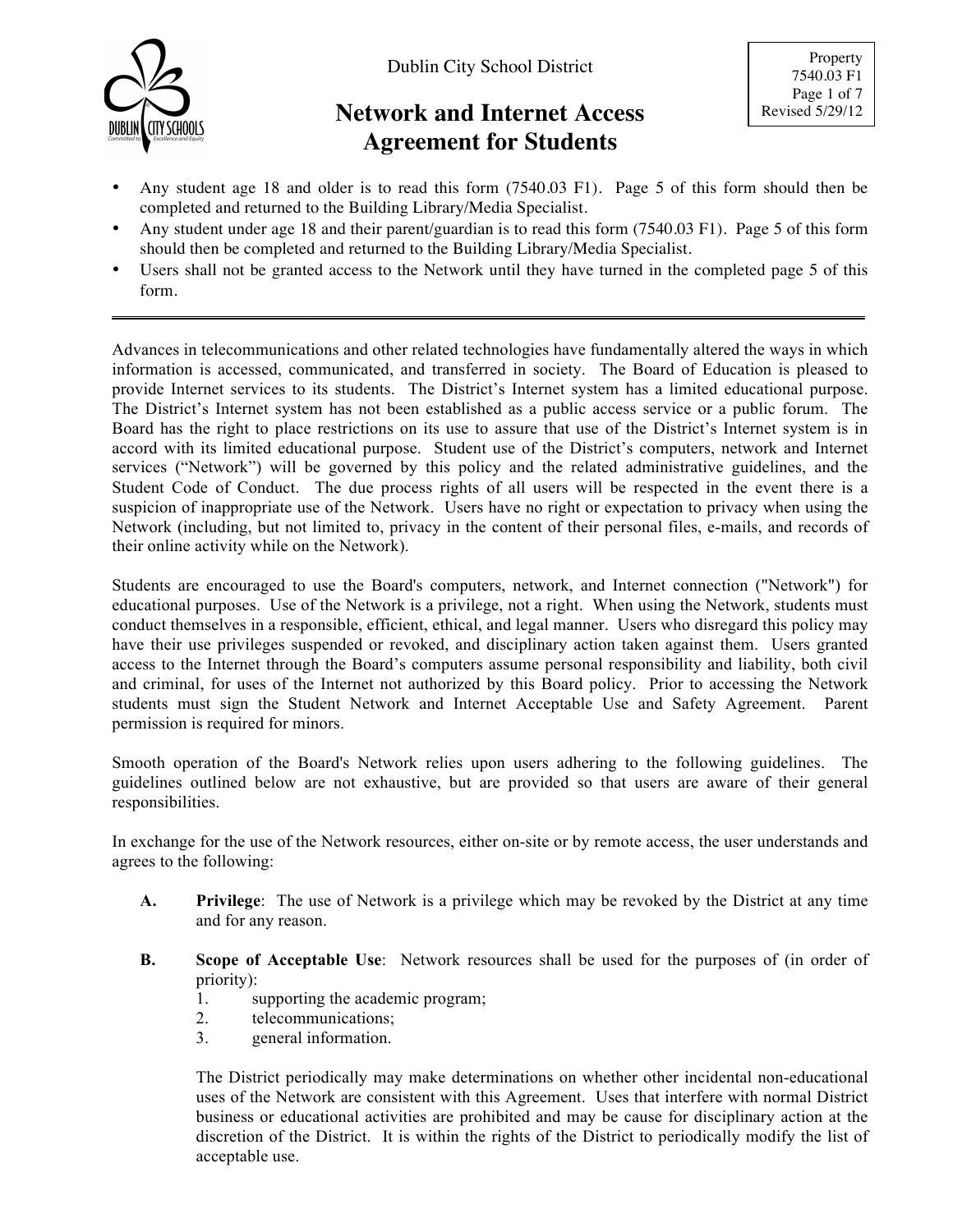Pursuant to Federal law, the Board has implemented technology protection measures, which protect against (e.g. filter or block) access to visual displays/depictions/materials that are obscene, constitute child pornography, and/or are harmful to minors, as defined by the Children's Internet Protection Act. At the discretion of the Board or the Superintendent, the technology protection measures may be configured to protect against access to other material considered inappropriate for students to access. Any student who attempts to disable the technology protection measures will be subject to discipline.

The Superintendent or his/her designee may temporarily or permanently unblock access to sites containing appropriate materials, if access to such sites has been inappropriately blocked by the technology protection measures. The determination of whether material is appropriate or inappropriate shall be based on the content of the material and the intended use of the material, not on the protection actions of the technology protection measures.

The District shall monitor the user's online activities, through direct observation and/or technological means, to endeavor to ensure that users are not accessing such depictions or any other materials that are inappropriate for the educational setting. To the extent practical, steps shall also be taken to promote the safety and security of users when utilizing e-mail, chat rooms, instant messaging and other forms of direct electronic communication.

Building principals are responsible for providing training so that Internet users under their supervision are knowledgeable about this policy and its accompanying guidelines.

Staff members shall provide instruction for their students regarding the appropriate use of technology and online safety and security as specified below. Furthermore, staff members will monitor the online activities of students while at school.

Monitoring may include, but is not necessarily limited to, visual observations of online activities during class sessions; or use of specific monitoring tools to review browser history and network, server, and computer logs.

Pursuant to Federal law, students shall receive education about the following:

- 1. safety and security while using e-mail, chat rooms, social media, and other forms of direct electronic communications;
- 2. the dangers inherent with the online disclosure of personally identifiable information;
- 3. the consequences of unauthorized access (e.g., "hacking") cyberbullying and other unlawful or inappropriate activities by students online, and
- 4. unauthorized disclosure, use, and dissemination of personal information regarding minors
- **C. Access**: Selected Network resources are intended only for the use by their registered users who agree to abide by this Agreement. Users shall not share their password(s) with others or otherwise allow anyone unauthorized access to the Network. A user is responsible for any violations of this agreement committed by someone who, with the user's express or implied permission, accessed the network with the user's password. Students may use the Network only under the supervision of a staff member.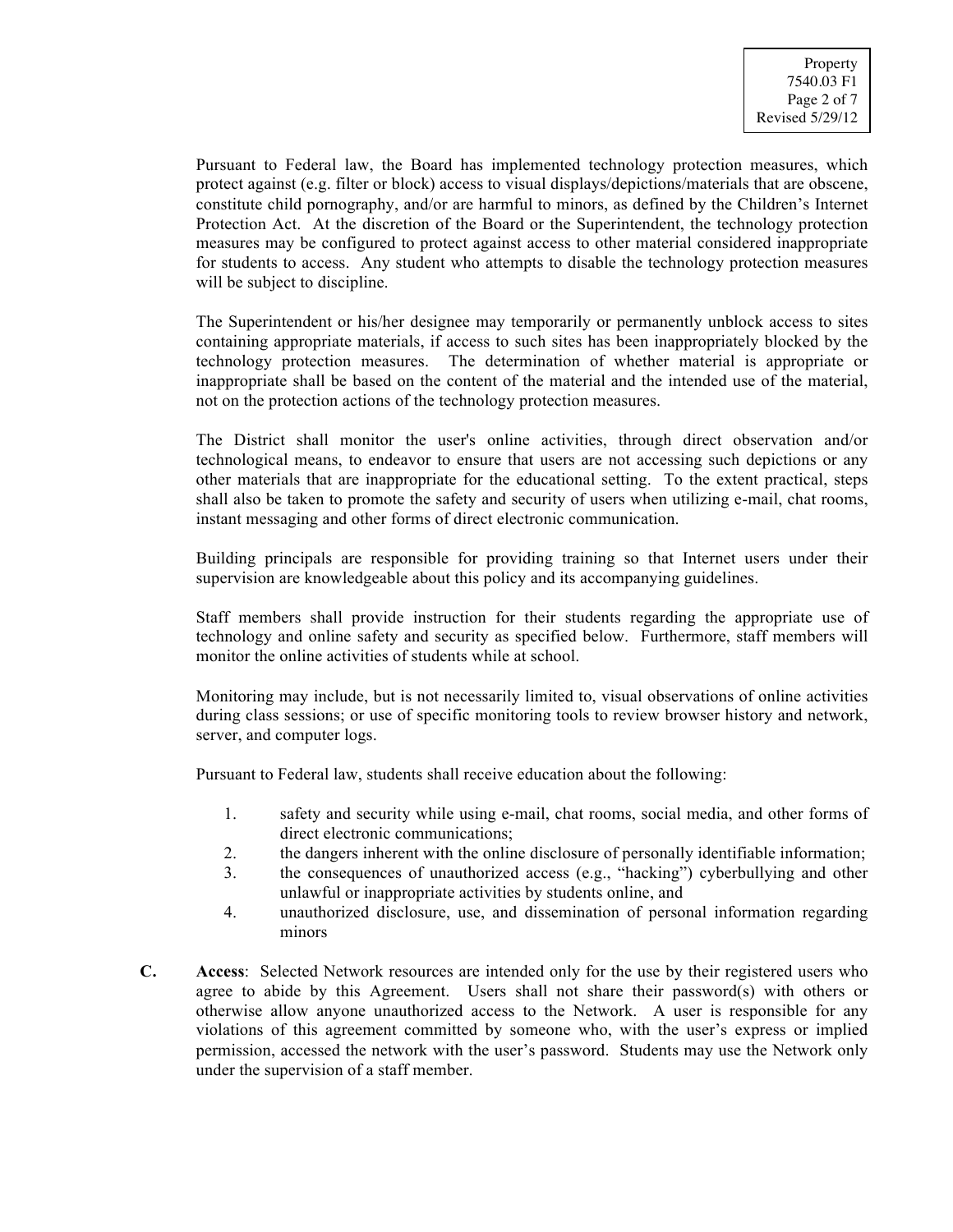Students may use real-time electronic communication, such as chat or instant messaging, only under the direct supervision of a teacher or in moderated environments that have been established to support educational activities and have been approved by the Board, Superintendent, or building principal.

Students shall not access social media for personal use from the District's network, but shall be permitted to access social media for educational use in accordance with their teacher's approved plan for such use.

Students may not establish web-based e-mail accounts on commercial services through the Network (e.g., Gmail, Hotmail, Yahoo mail).

Preservation of Resources and Priorities of Use: Computer resources are limited. Because space on disk drives and bandwidth across the lines which connect the Network (both internally and externally) are limited, neither programs nor information may be stored on the system without the permission of the Chief Technology Officer. Each student is permitted reasonable space to store e-mail, web, and personal files. The Board reserves the right to require the purging of files in order to regain disk space. Students who require access to the Network for class- or instructionrelated activities have priority over other users. Students not using the Network for class-related activities may be "bumped" by any student requiring access for class- or instruction-related purpose.

Non-educational game playing is not permitted at any time.

- **D. Network Etiquette**: Use of the Network has great potential to enhance the productivity of the users. The Network, however, could also be abused. User shall be held accountable for their use or misuse of the Network. Each user must abide by generally accepted rules of Network etiquette, which include but are not limited to:
	- 1. Users shall not obtain copies of, or modify files, other data, or passwords belonging to other users without express authorization.
	- 2. Users shall not misrepresent themselves on the Network.
	- 3. Users shall not use the Network in any way that would disrupt the operation of the Network; abuse the software and/or hardware; or excessively consume limited computer, paper or telephone resources, such as through spamming, creating or forwarding mass emails, sending chain letters, or extensively using the Network for non-curriculum-related communications or other purposes exceeding the Scope Of Acceptable Use under this agreement.
	- 4. Users shall not create or transmit harassing, threatening, abusive, defamatory or vulgar messages or materials.
	- 5. Users shall not reveal any personal information beyond directory information about themselves, other students, or District employees, including social security numbers, passwords, etc.
	- 6. Users shall not create, transmit, or download any materials (a) that are in violation of District Policies or any state or federal law, including but not limited to confidential information, copyrighted materials, material protected by trade secrets, and any materials that would violate the District's Harassment Policy; or (b) that include the design or detailed information for the purposes of creating an explosive device, materials in furtherance of criminal activities or terrorist acts, threatening materials, or pornographic, sexually explicit or obscene materials.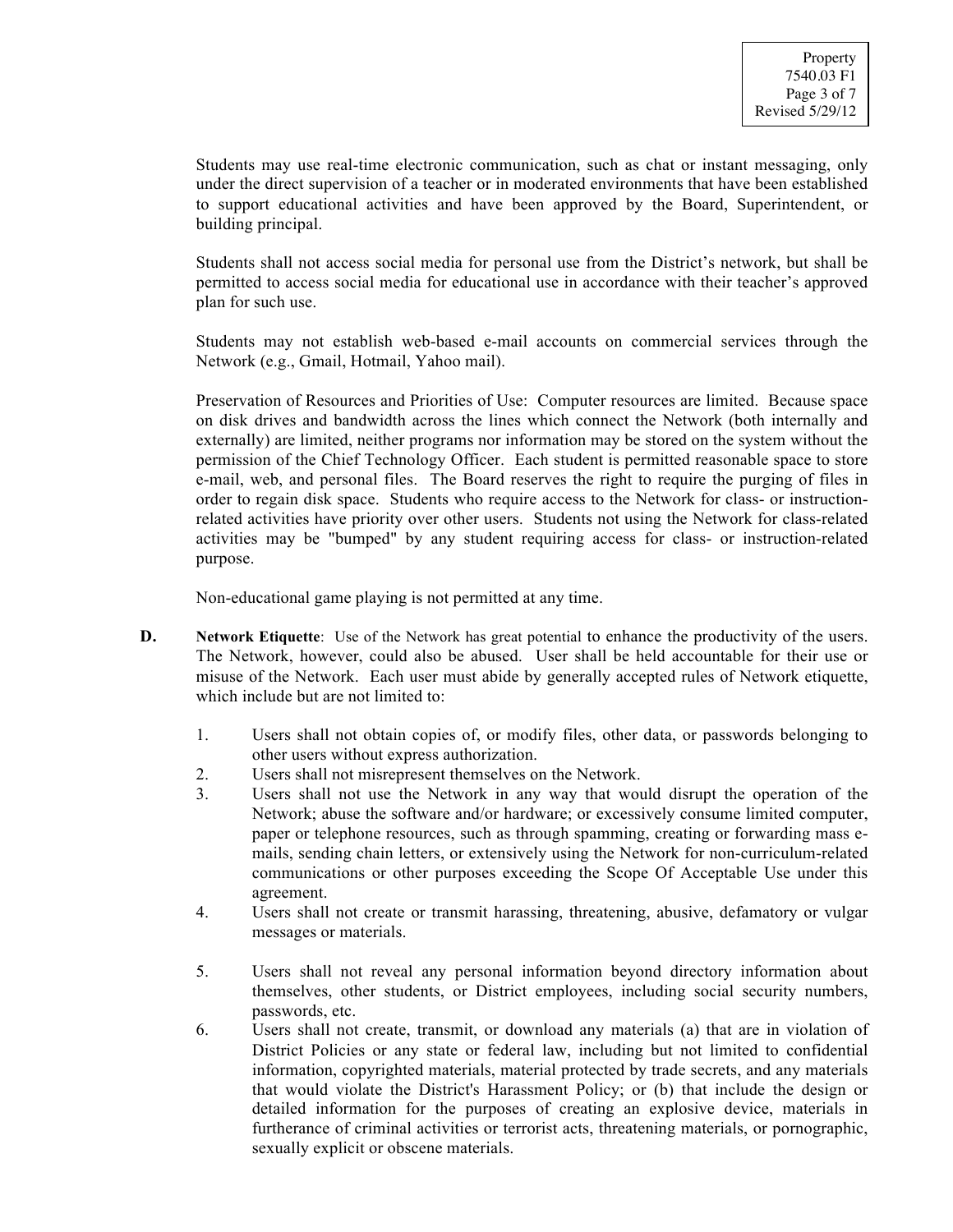- 7. Users shall not use the Network for any commercial activities, such as buying, advertising or selling goods or services, unless doing so is pre-approved by the District. The District shall not be liable for any transactions, costs, damages or fees incurred by a user through purchases of goods or services or other transactions through the Network, or for any illegal actions, including copyright violations, that a user performs through the Network.
- 8. Users shall not use or install any software or program not already on district equipment unless authorized by a district administrator.
- 9. Users shall not engage in cyberbullying. "Cyberbullying is the use of technology to harass, threaten, embarrass, or target another person." (http://kidshealth.org/parent/positive/talk/cyberbullying.html)

Cyberbullying includes, but is not limited to the following:

- 1. posting slurs or rumors or other disparaging remarks about a student on a website or blog:
- 2. sending e-mail, instant messages, or text messages that are mean or threatening, or so numerous as to drive up the victim's cell phone bill;
- 3. using a camera or phone to take and send embarrassing and/or sexually explicit photographs/recordings of students;
- 4. posting misleading or fake photographs of students on web
- **E. Web Sites**: Web sites created for school community organizations through the Network or linked to District's web site must relate specifically to officially sanctioned organization activities and programs. The District reserves the right to require that material and/or links to other sites found to be objectionable be altered or removed.

Proprietary rights in the design of websites hosted on the Board's servers remains at all times with the Board.

- **F. Service Disclaimer**: The District does not warrant that the functions of the Network will meet any specific requirements the user may have, or that the Network will be error free or uninterrupted; nor shall the District be liable for any direct or indirect, incidental, or consequential damages (including lost data, information, or time) sustained or incurred in connection with the use, operation or inability to use or operate the system.
- **G. Reservation Of Rights**: The District administrators and/or Network managers may perform the following actions for any legitimate reason, including but not limited to for the purposes of maintaining system integrity and insuring that users are using the Network consistently with this Agreement: monitor, inspect, copy, review, and store at any time and without prior notice any and all usage of the Network and any and all materials, files, information, software, communications, and other content transmitted, received or stored in connection with this usage. The District reserves all rights to any material stored in files which are generally accessible to others and will remove any materials which the District, at its sole discretion, believes may beunlawful, obscene, pornographic, abusive, or otherwise objectionable. The Network and all information, content, and files contained therein are the property of the District, and users should not have any expectation of privacy regarding those materials.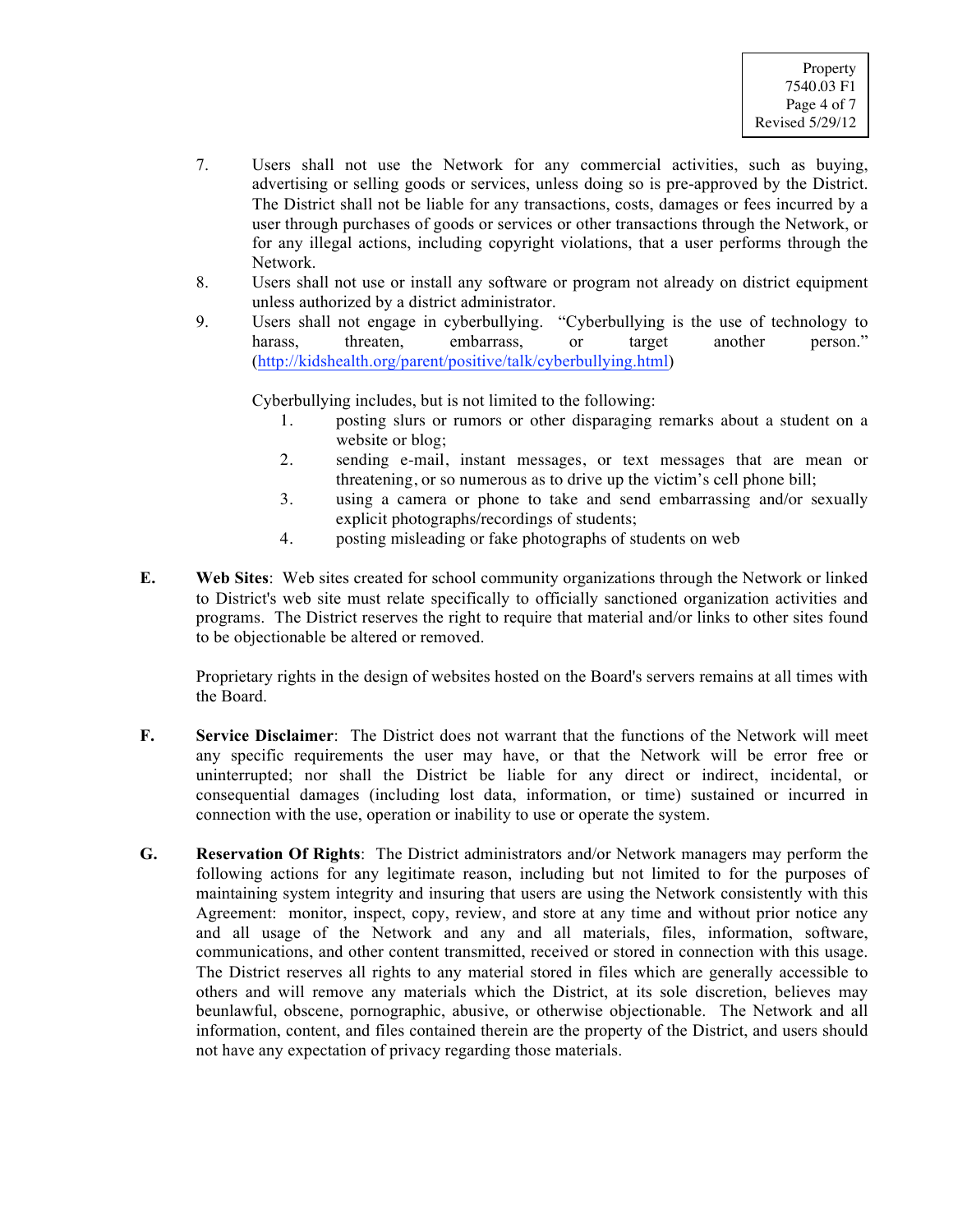- **H. File Transfers**: A user may not transfer files, shareware or other software from information services and electronic bulletin boards without prior authorization of the District staff. The user may be liable to pay the cost or fee of any unauthorized file, shareware, or software transferred, whether intentionally or accidentally. For each file received through a file transfer, the user must check the file with a virus-detection program before opening the file for use.
- **I. Vandalism**: Vandalism is prohibited. For the purpose of this Agreement, vandalism is any malicious attempt to harm or destroy software, hardware, data of another user, other Network resources, or the use of the Network to harm or destroy anything on the Internet or outside networks. Vandalism includes but is not limited to the uploading, downloading, creating or transmitting of computer viruses, worms, Trojan horses, or other destructive programs or applications. Should the user cause the Network to become infected with a virus or other destructive program or application and the infection causes damage to the Network, the user may be liable for any and all repair costs to restore the Network to full operational status in addition to other potential disciplinary measures as determined by the District.
- **J. Security**: If a user identifies a security problem with the Network, the user must notify a Network administrator, teacher, or building principal immediately. Users must report all activities that are illegal or in violation of District Policies to a teacher or building principal. All users agree to cooperate with the District in the event of an investigation into any allegations of misuse or security breaches of the Network.
- **K. Use of Wireless Communication Devices (WCDs):** In accordance with Policies 5136, 5136.01, and Administrative Guideline 5136, students using personal WCDs are to follow all rules as established and only connect or attempt to connect to networks designated for student use.
- **L. Violations Of This Policy**: Any violations of this Policy may result in disciplinary action, including but not limited to restriction or termination of access to the Network, other discipline in accordance with the Student Code of Conduct, referral to legal authorities, and/or other legal action. Users granted access to the Internet through the Board's computers assume personal responsibility and liability, both civil and criminal, for uses of the Internet not authorized by this Board policy and its accompanying guidelines.

The Board designates the Superintendent and Chief Technology Officer as the administrators responsible for initiating, implementing, and enforcing this policy as it applies to students' use of the Network.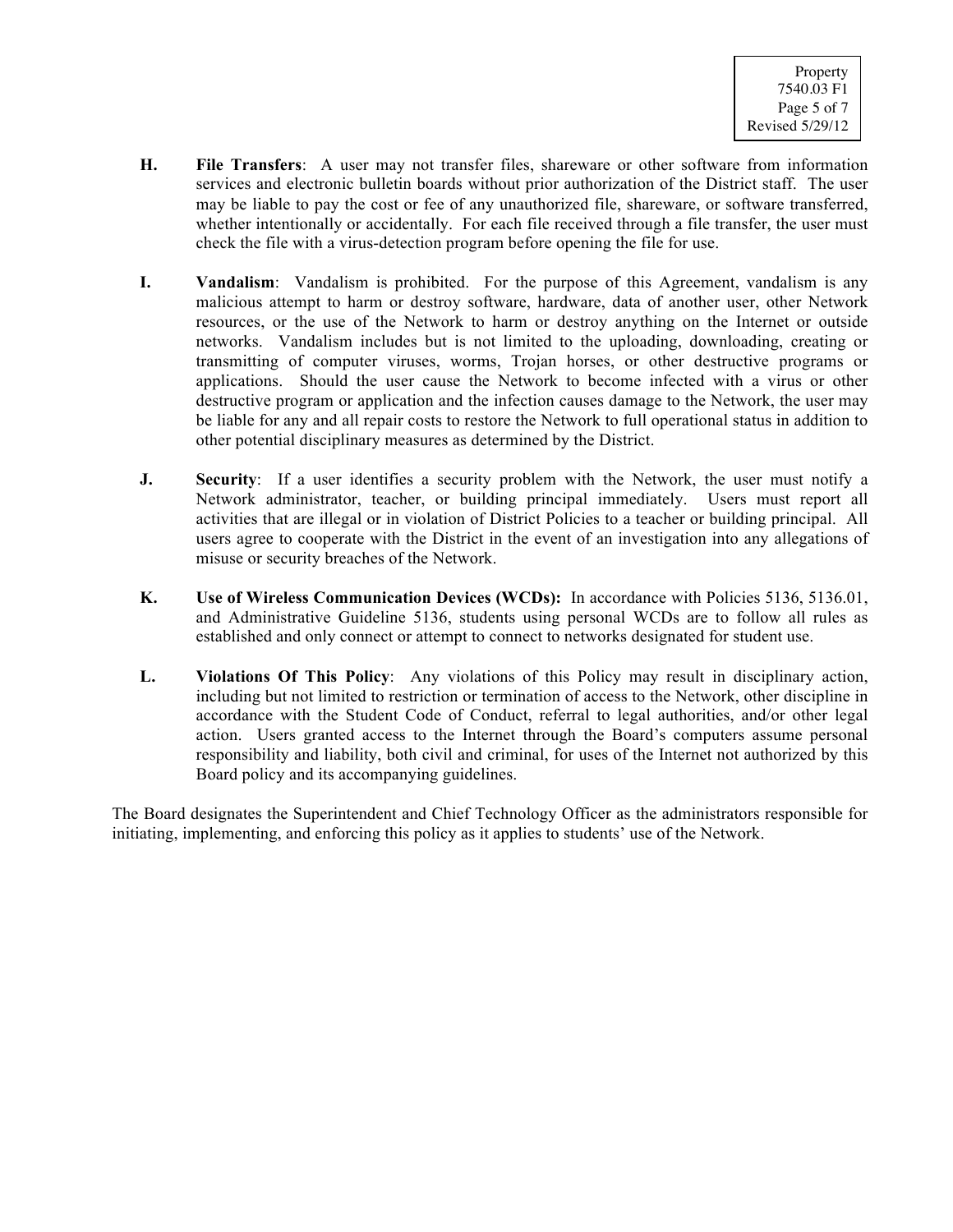## THIS PAGE INTENTIONALLY BLANK